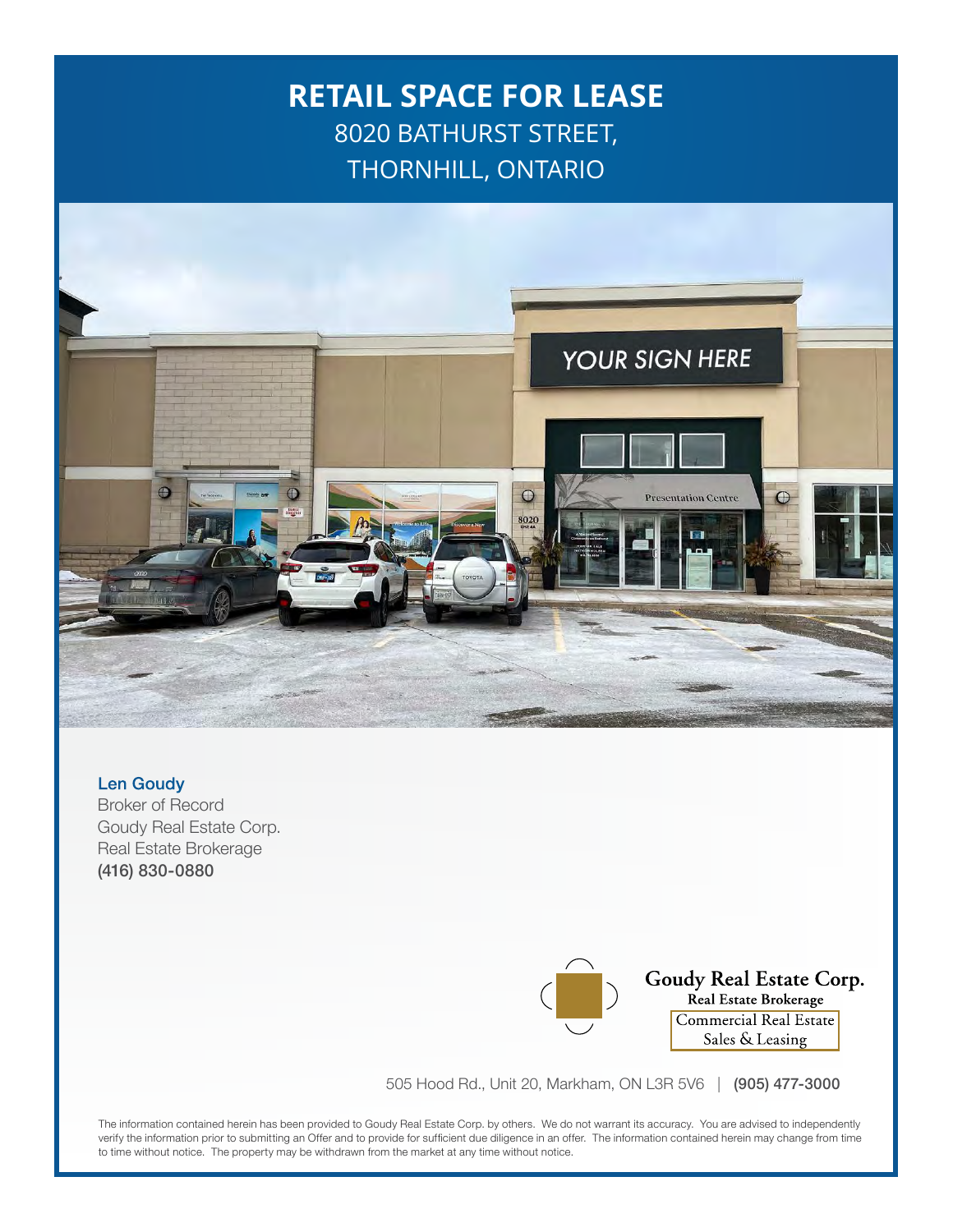#### **SITE DETAILS AND CHARACTERISTICS** 8020 BATHURST STREET



#### **DETAILS:**

- The available unit is situated between Organic Garage and Maker Pizza. The plaza faces New Westminster and the Jean Augustine Complex which includes Westmount Collegiate Institute with an enrolment of approximately 1,200. Rosemount Community Centre with its hockey sized ice arena, gym, recreational facilities is part of the Complex. City Playhouse which is a 386 seat Community based theatre is a key part of the Complex.
- The new Daniel's project on the adjacent lands will have over 750 new condo units when completed .
- There are 99,000 people living within 3kms with an average income of over \$140,000. With almost 24,000 workers within this trade area.
- In summary this is a unique opportunity to locate at the centre of a very large growing trade area with a high income. Truly a unique opportunity.

**UNIT SIZE:** 3,355 s.f. **ASKING RENT:** \$45.00 p.s.f. **T.M.I:** \$14.65 p.s.f.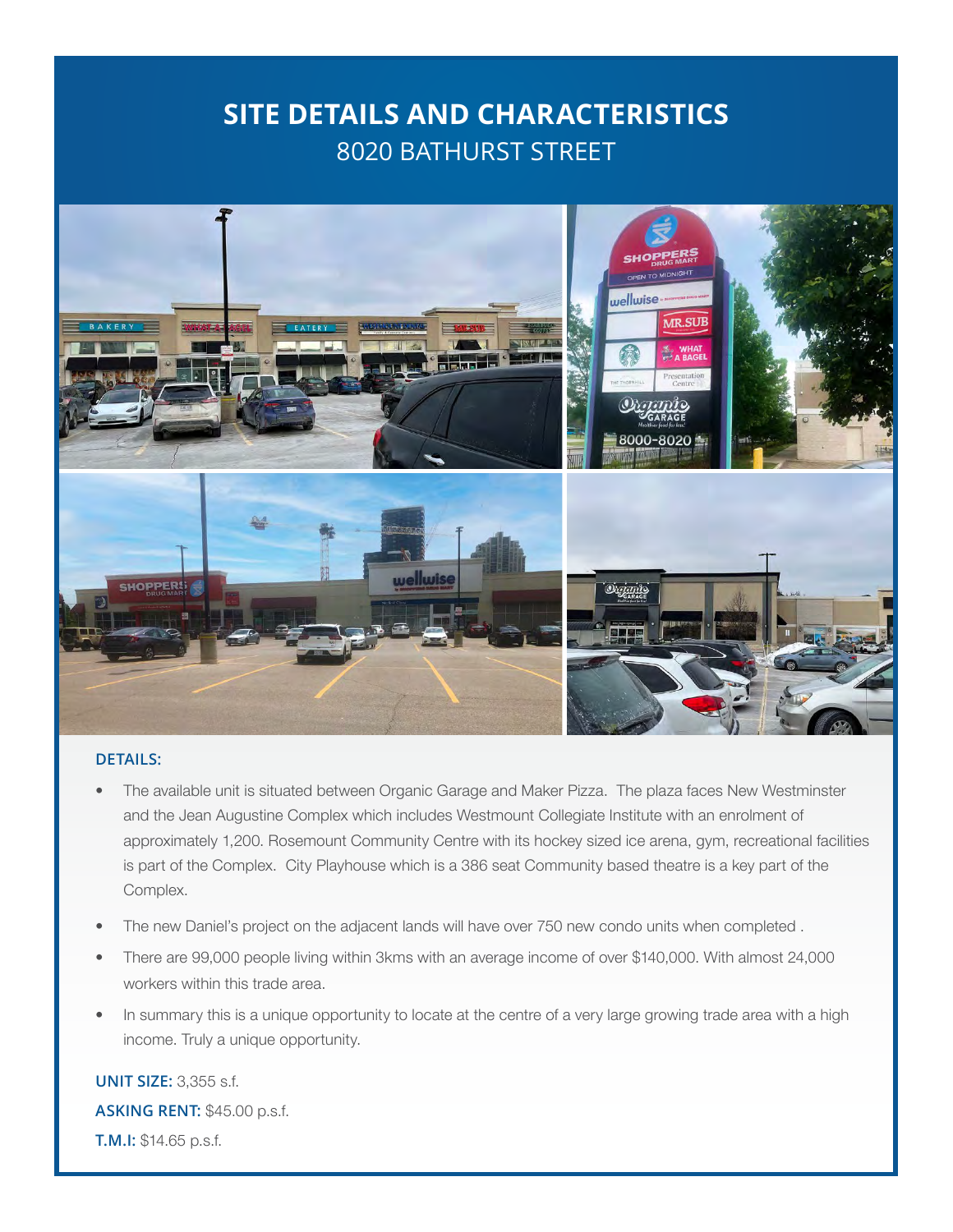## **FLOOR PLAN** 8020 BATHURST STREET

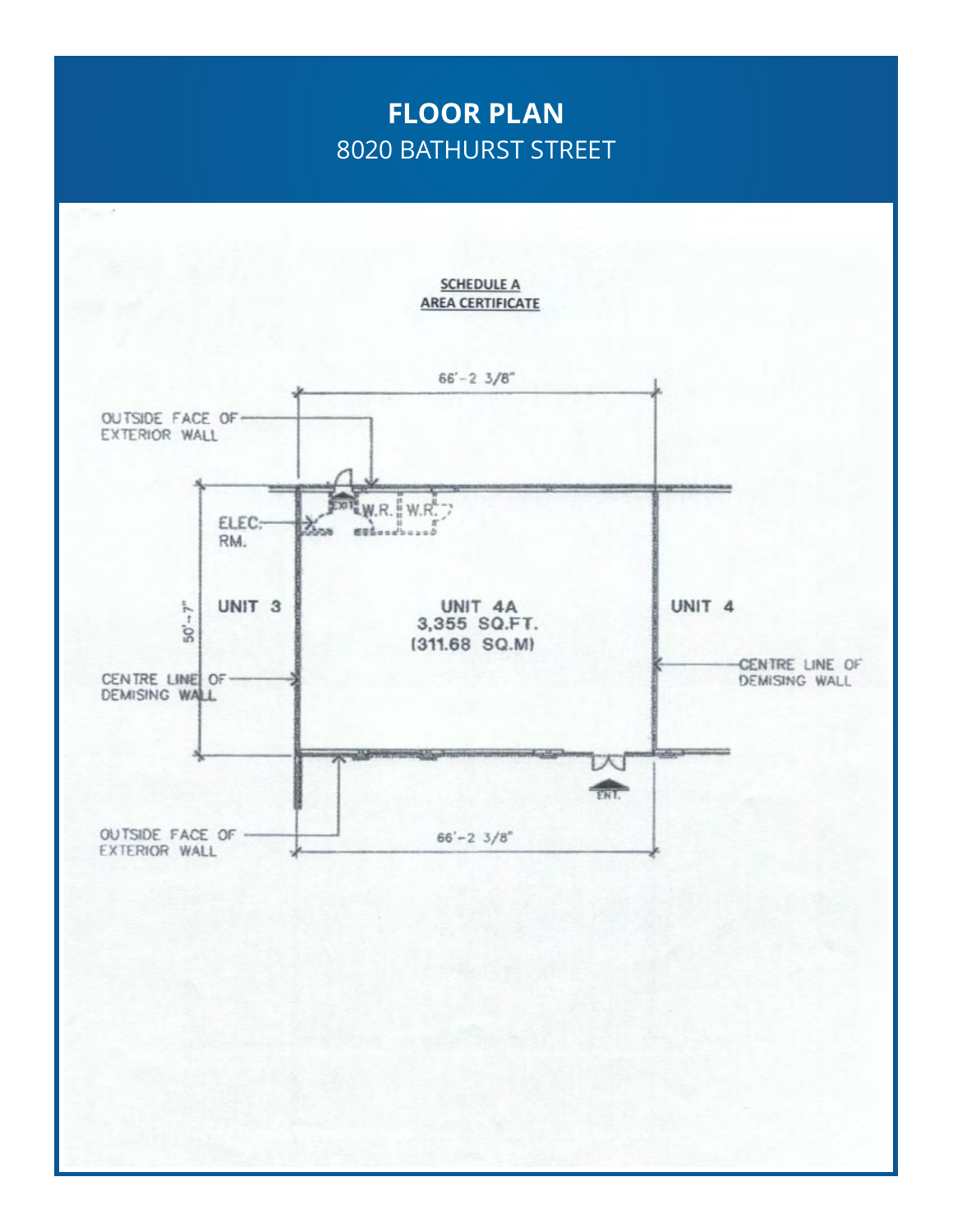# **TRADE AREA MAP** 8020 BATHURST STREET



| 2020 Daytime Population           | 8020 Bathurst St,<br>Thornhill, ON L4J 0B8<br>$0 - 3$ km |       | 8020 Bathurst St.<br>Thornhill, ON L4J 0B8<br>$0 - 5$ km |       |
|-----------------------------------|----------------------------------------------------------|-------|----------------------------------------------------------|-------|
|                                   |                                                          | $\%$  |                                                          | $\%$  |
| <b>Total Estimated Population</b> | 98,797                                                   |       | 241,433                                                  |       |
|                                   |                                                          |       |                                                          |       |
| <b>Total Daytime Population</b>   | 73,473                                                   |       | 262,917                                                  |       |
|                                   |                                                          |       |                                                          |       |
| Daytime Population at Home        | 49.802                                                   | 67.8% | 117.708                                                  | 44.8% |
| 0 to 14 years                     | 14.090                                                   | 19.2% | 33.719                                                   | 12.8% |
| 15 to 64 years                    | 18.038                                                   | 24.6% | 45.829                                                   | 17.4% |
| 65 years and over                 | 17.674                                                   | 24.1% | 38.160                                                   | 14.5% |
|                                   |                                                          |       |                                                          |       |
| Daytime Population at Work        | 23.671                                                   | 32.2% | 145.209                                                  | 55.2% |
| Work At Usual Place               | 15,807                                                   | 21.5% | 114.973                                                  | 43.7% |
| <b>Work Mobile</b>                | 2,543                                                    | 3.5%  | 18,581                                                   | 7.1%  |
| Work At Home                      | 5,321                                                    | 7.2%  | 11,655                                                   | 4.4%  |